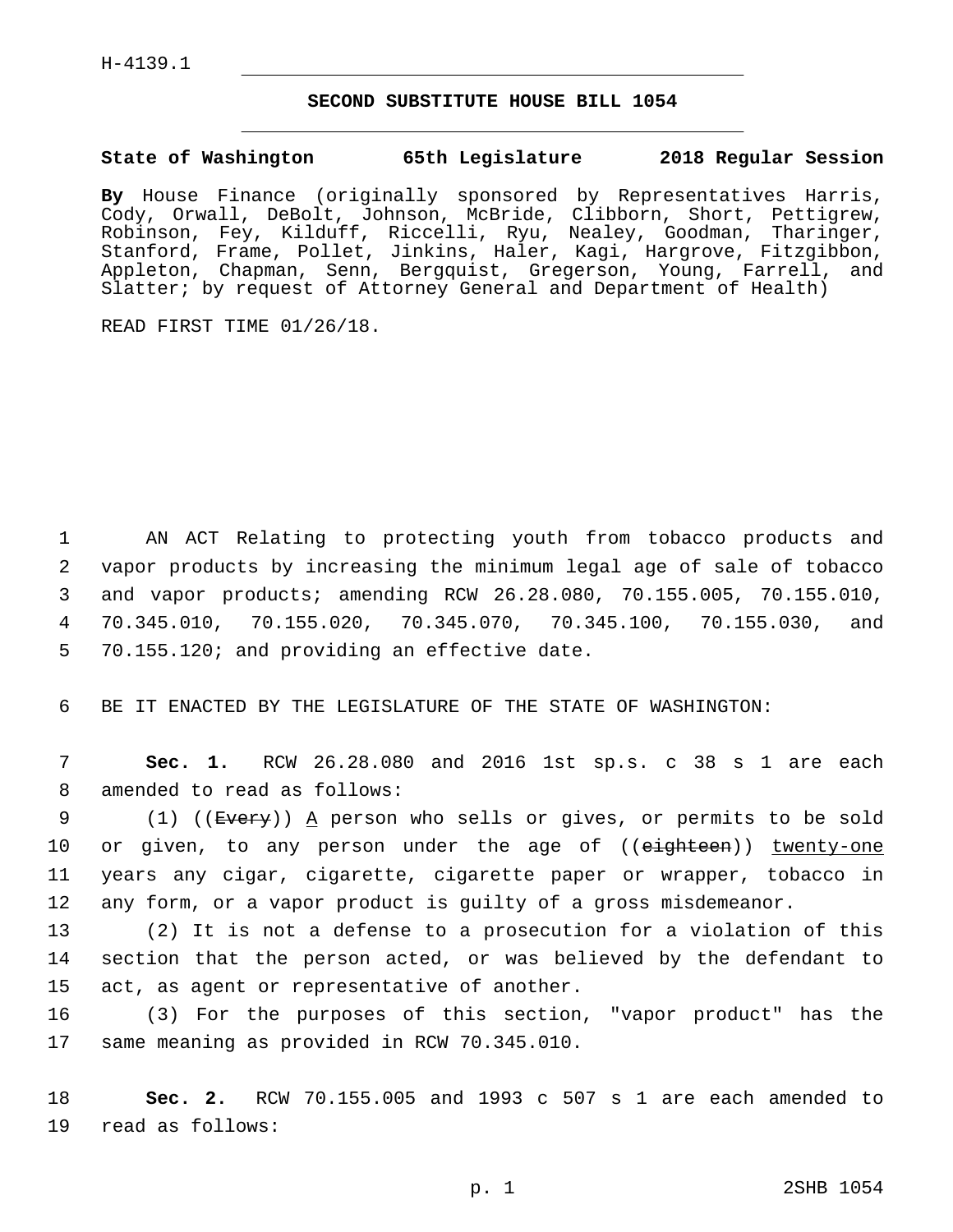(1) The legislature finds that chapter ..., Laws of 2018 (this act) furthers the public health, safety, and welfare by reducing youth access to addictive and harmful products.

 (2) While present state law prohibits the sale and distribution 5 of tobacco and vapor products to ((minors)) youth under the age of 6 eighteen, youth obtain ((tobacco)) these products with ease. ((Availability and lack of enforcement put tobacco products in the 8 hands of youth.)

 (3) The legislature recognizes that many people who purchase 10 cigarettes for minors are between the ages of eighteen to twenty. By decreasing the number of eligible buyers in high school, raising the minimum legal age to sell tobacco and vapor products will decrease 13 the access of students to tobacco products. According to the 2014 14 healthy youth survey, forty-one percent of tenth graders say it is "sort of easy" to "very easy" to get cigarettes. Nationally, among 16 youth who smoke, more than twice as many get their cigarettes from social sources than from a store or vending machine.

 (4) The legislature recognizes that ninety-five percent of smokers start by the age of twenty-one.

 (5) The legislature recognizes that jurisdictions across the country are increasing the age of sale for tobacco products to twenty-one. More than two hundred localities in fourteen states have 23 raised the minimum legal smoking age to twenty-one. In June 2015, the 24 state of Hawaii became the first state in the nation to pass legislation increasing the smoking age to twenty-one. California followed in 2016.

 (6) The legislature recognizes the scientific report issued by the national institute of medicine, one of the most prestigious scientific authorities in the United States, which predicted that increasing the age of sale for tobacco products in the United States to twenty-one will significantly reduce the number of adolescents and young adults who start smoking, reduce deaths from smoking, and immediately improve the health of adolescents, young adults, young mothers, and their children.

 (7) The legislature recognizes the national institute of medicine report predicted increasing the tobacco sale age will make the greatest difference among those ages fifteen to seventeen, who will no longer be able to pass for legal age and will have a harder time getting tobacco products from older classmates and friends. The national institute of medicine report also predicted raising the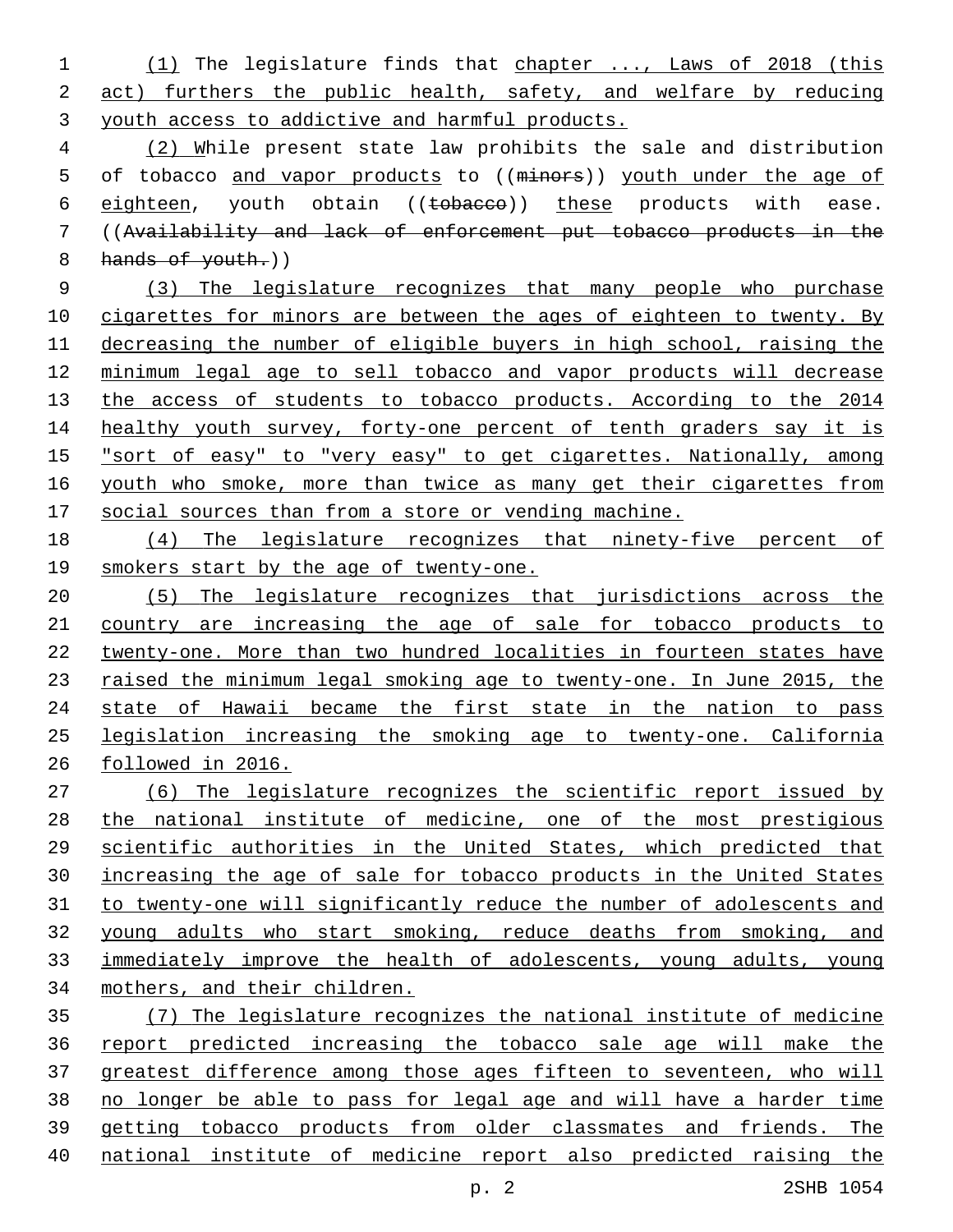minimum age for the sale of tobacco products in the United States to 2 twenty-one will, over time, reduce the smoking rate by about twelve 3 percent and smoking-related deaths by ten percent.

 (8) The legislature recognizes scientific study of the brain is 5 increasingly showing that the brain continues to be highly vulnerable to addictive substances until age twenty-five. Nicotine adversely affects the development of the cerebral cortex and hippocampus in adolescents.

 (9) The legislature recognizes that a strategy of increasing the minimum legal age for alcohol was highly successful in reducing adverse effects of alcohol consumption. A national drinking age of twenty-one resulted in reduced alcohol consumption among youth, decreased alcohol dependence, and has led to significant reductions in drunk driving fatalities.

 (10) The legislature recognizes that if the age of sale is raised to twenty-one, eighteen to twenty year olds will likely substitute 17 other in-store purchases for cigarettes. The legislature recognizes that when Needham, Massachusetts raised the smoking age to twenty-one 19 in 2005, no convenience stores went out of business.

 (11) The legislature recognizes that reducing the youth smoking 21 rate will save lives and reduce health care costs. Every year, two billion eight hundred ten million dollars in health care costs can be directly attributed to tobacco use in Washington. Smoking-caused government expenditures cost every Washington household eight hundred twenty-one dollars per year.

 (12) Federal law requires states to enforce laws prohibiting sale and distribution of tobacco products to minors in a manner that can reasonably be expected to reduce the extent to which the products are available to minors. It is imperative to effectively reduce the sale, distribution, and availability of tobacco products to minors.

 **Sec. 3.** RCW 70.155.010 and 2009 c 278 s 1 are each amended to 32 read as follows:

33 The definitions set forth in RCW 82.24.010 ((shall)) apply to this chapter. In addition, for the purposes of this chapter, unless 35 otherwise required by the context:

36 (1) "Board" means the Washington state liquor ((control)) and 37 cannabis board.

 (2) "Internet" means any computer network, telephonic network, or 39 other electronic network.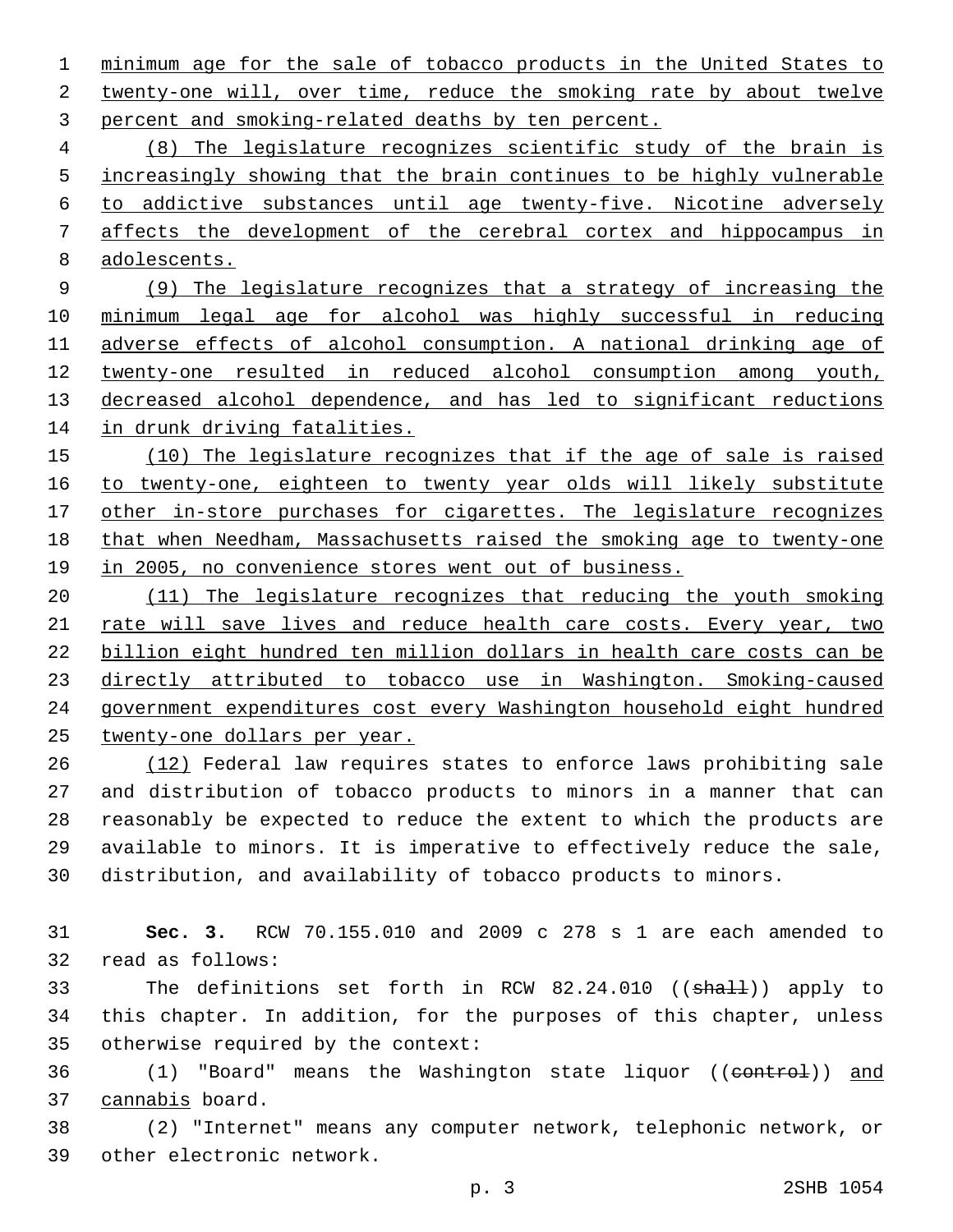(3) (("Minor" refers to an individual who is less than eighteen 2 years old.

 $(4)$ )) "Sample" means a tobacco product distributed to members of the general public at no cost or at nominal cost for product 5 promotion purposes.

6  $((+5))$   $(4)$  "Sampling" means the distribution of samples to 7 members of the public.

 $((+6))$   $(5)$  "Tobacco product" means a product that contains tobacco and is intended for human use, including any product defined 10 in RCW 82.24.010(2) or 82.26.010( $(\frac{1}{1})$ )  $(21)$ , except that for the purposes of RCW 70.155.140 only, "tobacco product" does not include cigars defined in RCW 82.26.010 as to which one thousand units weigh 13 more than three pounds.

 (6) "Vapor product" has the same meaning as defined in RCW 70.345.010.

 **Sec. 4.** RCW 70.345.010 and 2016 1st sp.s. c 38 s 4 are each 17 amended to read as follows:

 The definitions in this section apply throughout this chapter 19 unless the context clearly requires otherwise.

(1) "Board" means the Washington state liquor and cannabis board.

 (2) "Business" means any trade, occupation, activity, or enterprise engaged in for the purpose of selling or distributing 23 vapor products in this state.

 (3) "Child care facility" has the same meaning as provided in RCW 70.140.020.25

 (4) "Closed system nicotine container" means a sealed, prefilled, and disposable container of nicotine in a solution or other form in which such container is inserted directly into an electronic cigarette, electronic nicotine delivery system, or other similar product, if the nicotine in the container is inaccessible through customary or reasonably foreseeable handling or use, including reasonably foreseeable ingestion or other contact by children.

 (5) "Delivery sale" means any sale of a vapor product to a 34 purchaser in this state where either:

 (a) The purchaser submits the order for such sale by means of a telephonic or other method of voice transmission, the mails or any other delivery service, or the internet or other online service; or

 (b) The vapor product is delivered by use of the mails or of a delivery service. The foregoing sales of vapor products constitute a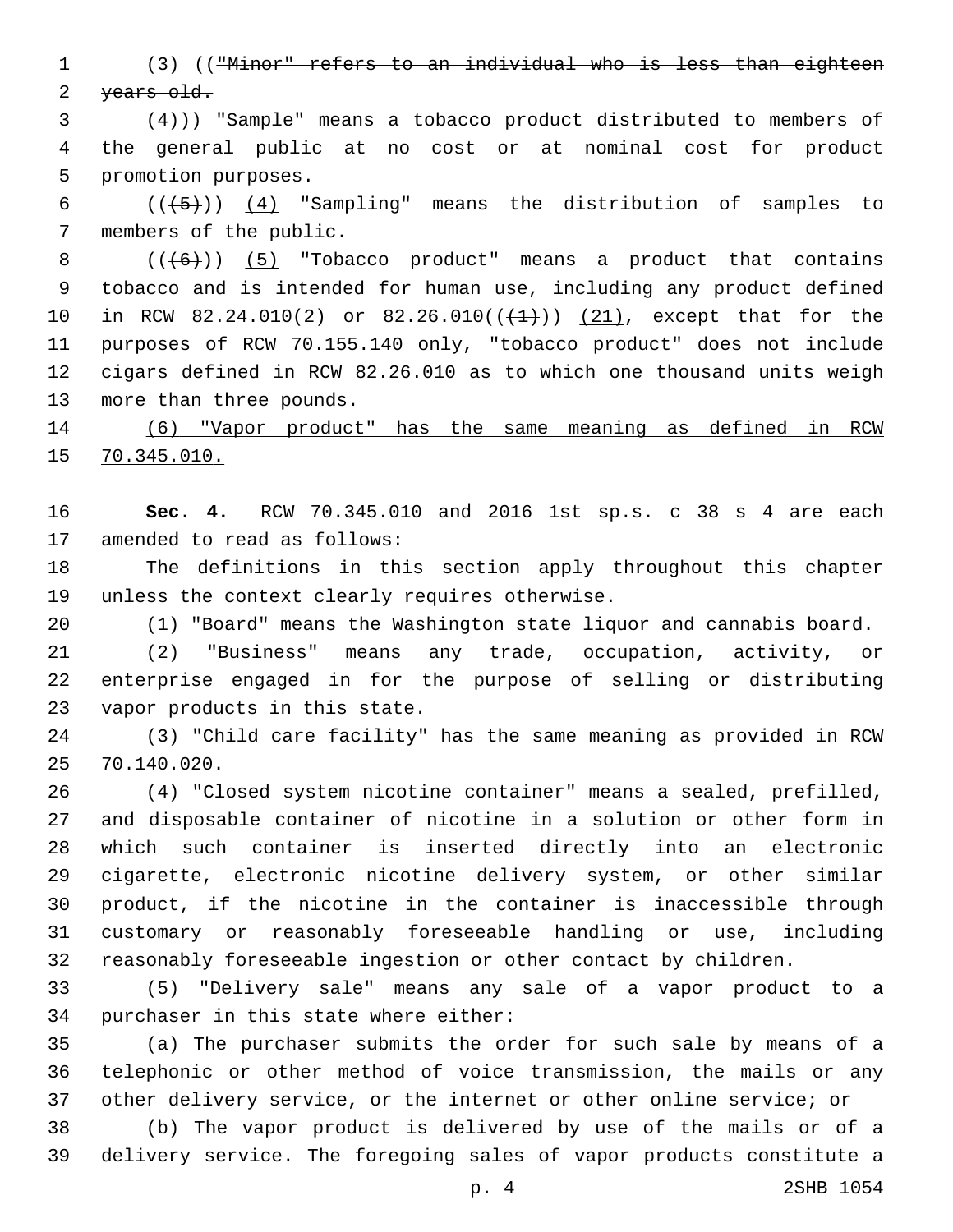delivery sale regardless of whether the seller is located within or without this state. "Delivery sale" does not include a sale of any vapor product not for personal consumption to a retailer.

(6) "Delivery seller" means a person who makes delivery sales.

(7) "Distributor" means any person who:5

 (a) Sells vapor products to persons other than ultimate 7 consumers; or

 (b) Is engaged in the business of selling vapor products in this state and who brings, or causes to be brought, into this state from 10 outside of the state any vapor products for sale.

 (8) "Liquid nicotine container" means a package from which nicotine in a solution or other form is accessible through normal and foreseeable use by a consumer and that is used to hold soluble nicotine in any concentration. "Liquid nicotine container" does not 15 include closed system nicotine containers.

 (9) "Manufacturer" means a person who manufactures and sells 17 vapor products.

 (10) "Minor" refers to an individual who is less than 19 ((eighteen)) twenty-one years old.

 (11) "Person" means any individual, receiver, administrator, executor, assignee, trustee in bankruptcy, trust, estate, firm, copartnership, joint venture, club, company, joint stock company, business trust, municipal corporation, the state and its departments and institutions, political subdivision of the state of Washington, corporation, limited liability company, association, society, any group of individuals acting as a unit, whether mutual, cooperative, 27 fraternal, nonprofit, or otherwise.

 (12) "Place of business" means any place where vapor products are sold or where vapor products are manufactured, stored, or kept for 30 the purpose of sale.

 (13) "Playground" means any public improved area designed, equipped, and set aside for play of six or more children which is not intended for use as an athletic playing field or athletic court, including but not limited to any play equipment, surfacing, fencing, signs, internal pathways, internal land forms, vegetation, and 36 related structures.

 (14) "Retail outlet" means each place of business from which 38 vapor products are sold to consumers.

 (15) "Retailer" means any person engaged in the business of 40 selling vapor products to ultimate consumers.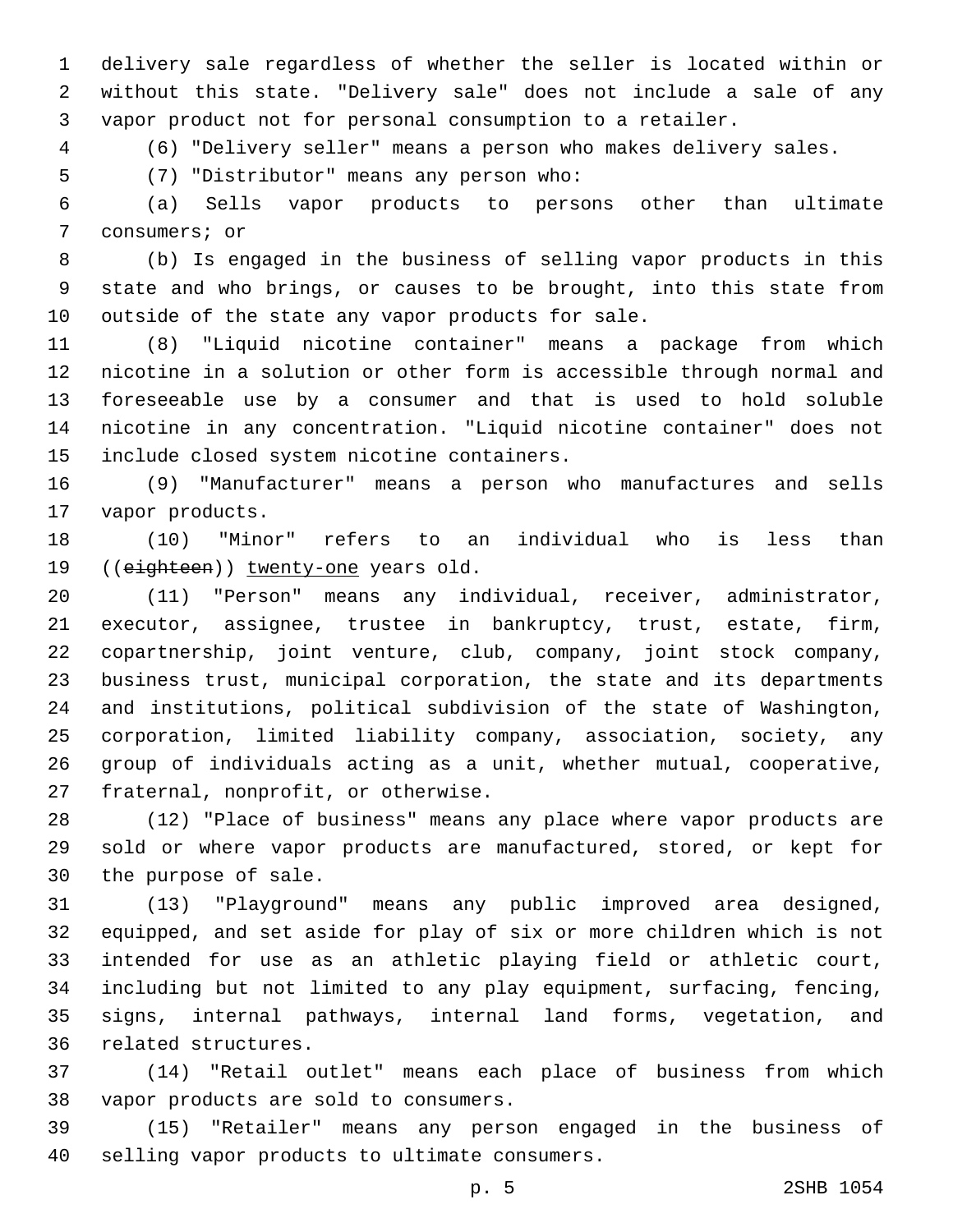(16)(a) "Sale" means any transfer, exchange, or barter, in any manner or by any means whatsoever, for a consideration, and includes 3 and means all sales made by any person.

 (b) The term "sale" includes a gift by a person engaged in the business of selling vapor products, for advertising, promoting, or as 6 a means of evading the provisions of this chapter.

(17) "School" has the same meaning as provided in RCW 70.140.020.

 (18) "Self-service display" means a display that contains vapor products and is located in an area that is openly accessible to customers and from which customers can readily access such products without the assistance of a salesperson. A display case that holds vapor products behind locked doors does not constitute a self-service 13 display.

 (19) "Vapor product" means any noncombustible product that may contain nicotine and that employs a heating element, power source, electronic circuit, or other electronic, chemical, or mechanical means, regardless of shape or size, that can be used to produce vapor 18 or aerosol from a solution or other substance.

 (a) "Vapor product" includes any electronic cigarette, electronic cigar, electronic cigarillo, electronic pipe, or similar product or device and any vapor cartridge or other container that may contain nicotine in a solution or other form that is intended to be used with or in an electronic cigarette, electronic cigar, electronic cigarillo, electronic pipe, or similar product or device.

 (b) "Vapor product" does not include any product that meets the definition of marijuana, useable marijuana, marijuana concentrates, marijuana-infused products, cigarette, or tobacco products.

 (c) For purposes of this subsection (19), "marijuana," "useable marijuana," "marijuana concentrates," and "marijuana-infused products" have the same meaning as provided in RCW 69.50.101.

 **Sec. 5.** RCW 70.155.020 and 1993 c 507 s 3 are each amended to 32 read as follows:

 A person who holds a license issued under RCW 82.24.520 or 82.24.530 shall:34

 (1) Display the license or a copy in a prominent location at the 36 outlet for which the license is issued; and

 (2) Display a sign concerning the prohibition of tobacco sales to 38 minors.

39 Such sign shall: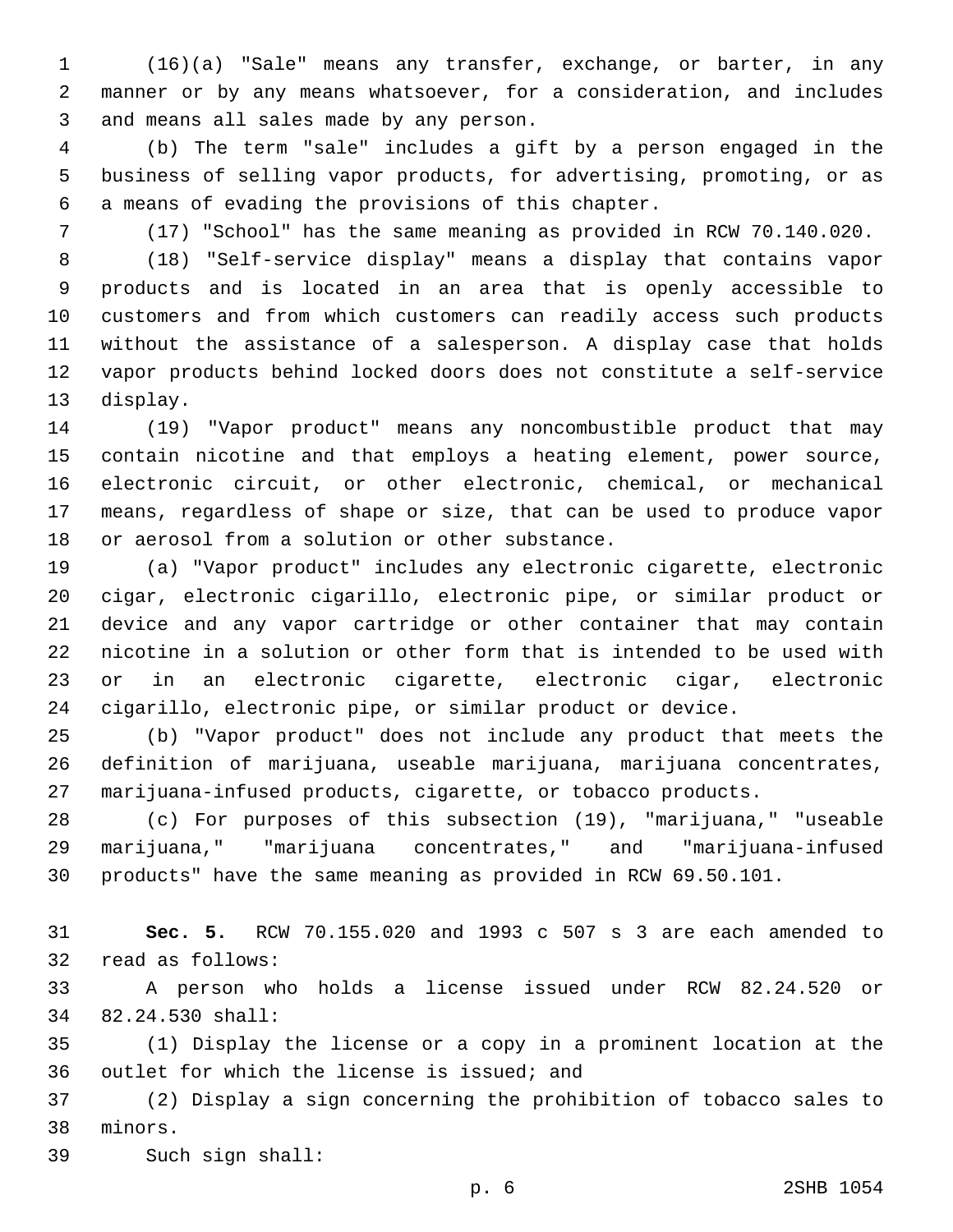1 (a) Be posted so that it is clearly visible to anyone purchasing 2 tobacco products from the licensee;

3 (b) Be designed and produced by the department of health to read: 4 "THE SALE OF TOBACCO PRODUCTS TO PERSONS UNDER AGE ((18)) 21 IS 5 STRICTLY PROHIBITED BY STATE LAW. IF YOU ARE UNDER ((<del>18</del>)) 21, YOU 6 COULD BE PENALIZED FOR PURCHASING A TOBACCO PRODUCT; PHOTO ID 7 REQUIRED"; and

8 (c) Be provided free of charge by the liquor ((control)) and 9 cannabis board.

10 **Sec. 6.** RCW 70.345.070 and 2016 1st sp.s. c 38 s 12 are each 11 amended to read as follows:

 (1) Except as provided in subsection (2) of this section, a person who holds a retailer's license issued under this chapter must display a sign concerning the prohibition of vapor product sales to 15 minors. Such sign must:

16 (a) Be posted so that it is clearly visible to anyone purchasing 17 vapor products from the licensee;

18 (b) Be designed and produced by the department of health to read: 19 "The sale of vapor products to persons under age ((eighteen)) twenty-20 one is strictly prohibited by state law. If you are under age 21 ((eighteen)) twenty-one, you could be penalized for purchasing a 22 vapor product; photo id required;" and

23 (c) Be provided free of charge by the department of health.

 (2) For persons also licensed under RCW 82.24.510 or 82.26.150, the board may issue a sign to read: "The sale of tobacco or vapor 26 products to persons under age ((eighteen)) twenty-one is strictly 27 prohibited by state law. If you are under age ((eighteen)) twenty- one, you could be penalized for purchasing a tobacco or vapor product; photo id required," provided free of charge by the board.

30 (3) A person who holds a license issued under this chapter must 31 display the license or a copy in a prominent location at the outlet 32 for which the license is issued.

33 **Sec. 7.** RCW 70.345.100 and 2016 1st sp.s. c 38 s 19 are each 34 amended to read as follows:

35 (1) No person may offer a tasting of vapor products to the 36 general public unless:

37 (a) The person is a licensed retailer under RCW 70.345.020;

p. 7 2SHB 1054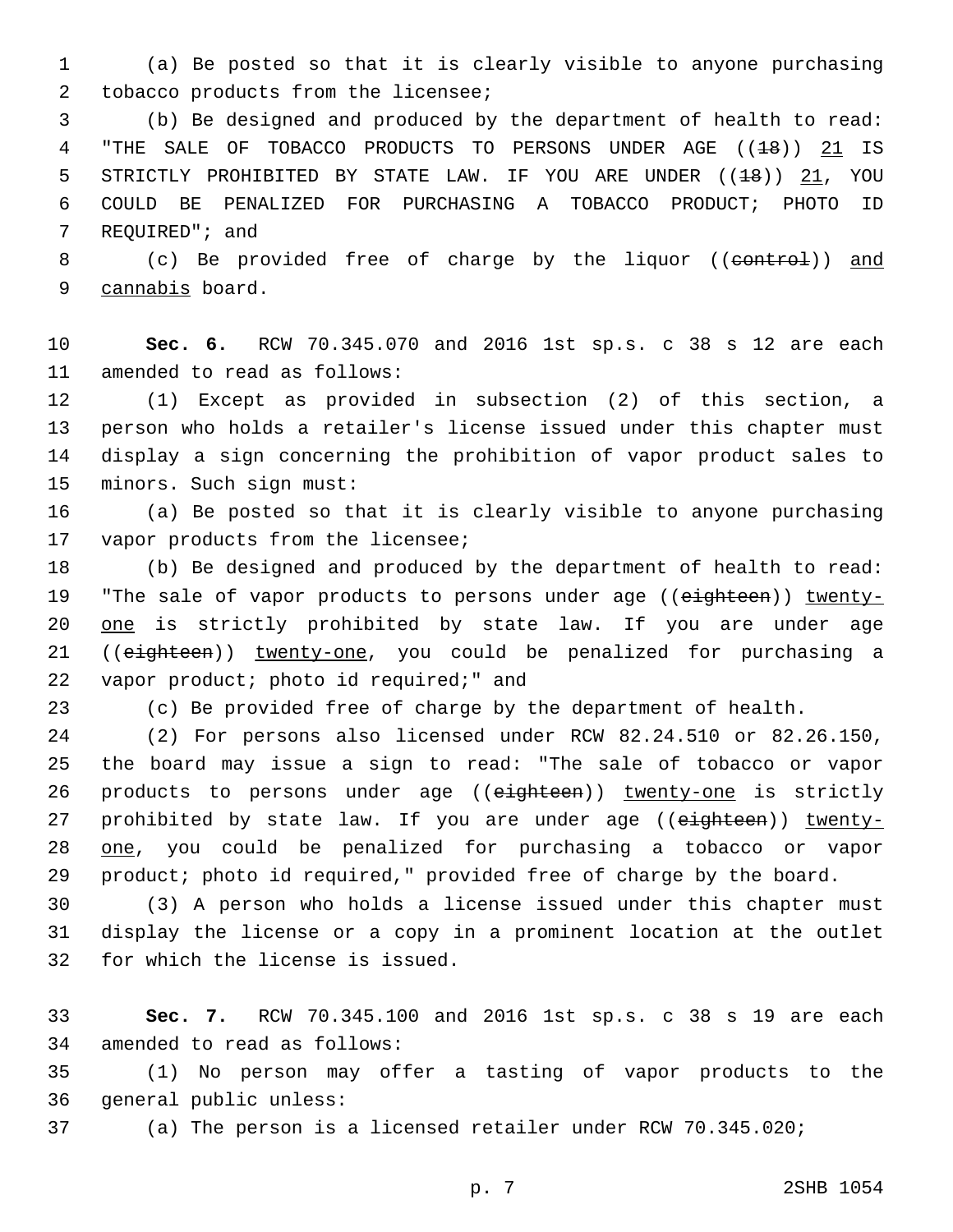(b) The tastings are offered only within the licensed premises operated by the licensee and the products tasted are not removed from 3 within the licensed premises by the customer;

 (c) Entry into the licensed premises is restricted to persons 5 ((eighteen)) twenty-one years of age or older;

 (d) The vapor product being offered for tasting contains zero milligrams per milliliter of nicotine or the customer explicitly consents to a tasting of a vapor product that contains nicotine; and

 (e) If the customer is tasting from a vapor device owned and maintained by the retailer, a disposable mouthpiece tip is attached to the vapor product being used by the customer for tasting or the 12 vapor device is disposed of after each tasting.

(2) A violation of this section is a misdemeanor.

 **Sec. 8.** RCW 70.155.030 and 1994 c 202 s 1 are each amended to 15 read as follows:

 (1) No person shall sell or permit to be sold any tobacco product through any device that mechanically dispenses tobacco products unless the device is located fully within premises from which 19 ((minors)) persons under the age of twenty-one are prohibited or in 20 industrial worksites where ((minors)) persons under the age of twenty-one are not employed and not less than ten feet from all 22 entrance or exit ways to and from each premise.

 (2) The board shall adopt rules that allow an exception to the requirement that a device be located not less than ten feet from all entrance or exit ways to and from a premise if it is architecturally impractical for the device to be located not less than ten feet from 27 all entrance and exit ways.

 **Sec. 9.** RCW 70.155.120 and 2016 1st sp.s. c 38 s 2 are each amended to read as follows:29

 (1) The youth tobacco and vapor products prevention account is created in the state treasury. All fees collected pursuant to RCW 82.24.520, 82.24.530, 82.26.160, and 82.26.170 and funds collected by the liquor and cannabis board from the imposition of monetary penalties shall be deposited into this account, except that ten percent of all such fees and penalties shall be deposited in the 36 state general fund.

 (2) Moneys appropriated from the youth tobacco and vapor products prevention account to the department of health shall be used by the